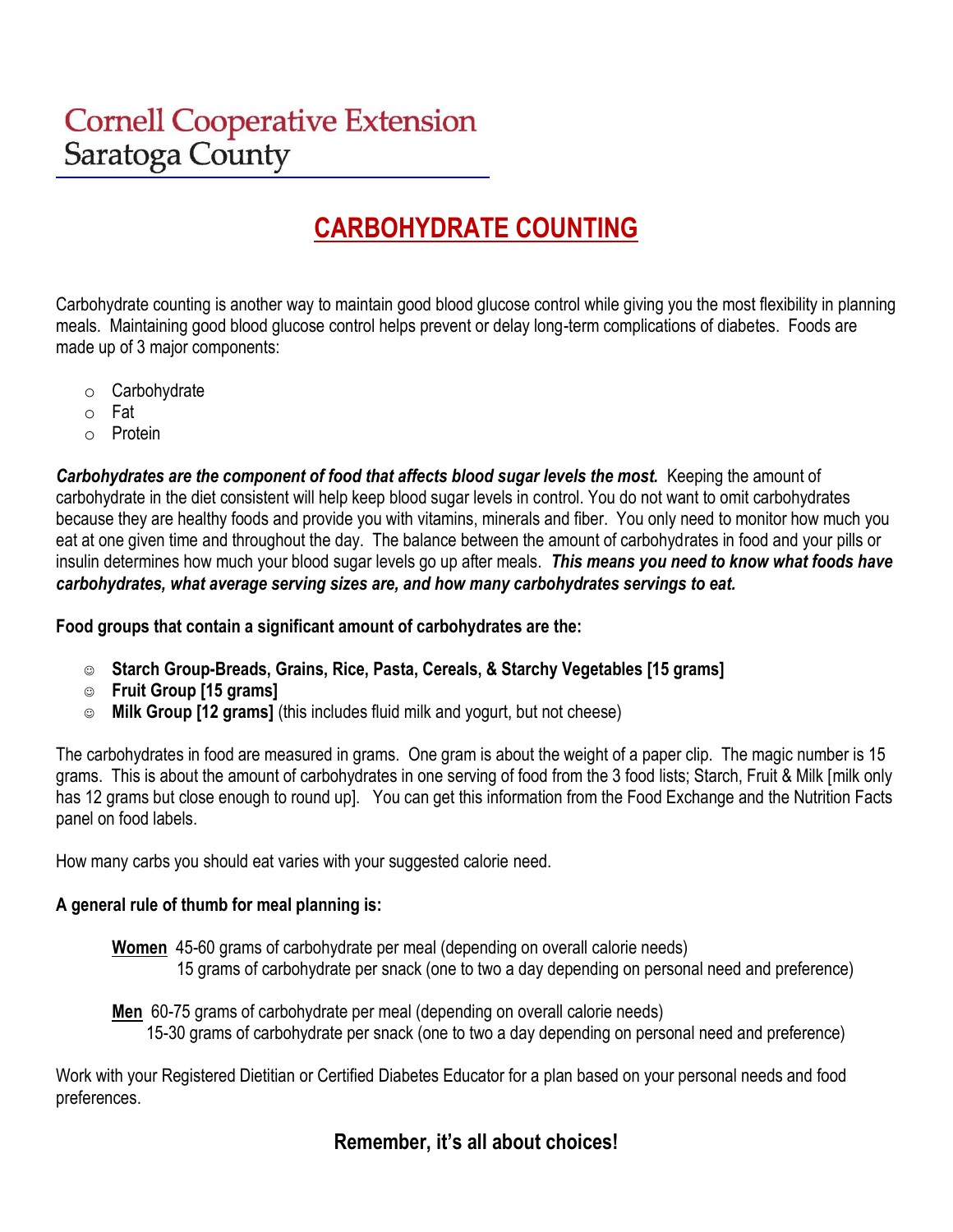# Cornell Cooperative Extension | Saratoga County

# **SERVING SIZES FOR DIABETES MEAL PLANNING**

# **STARCH LIST**

## **BREADS, GRAINS, RICE, PASTA & CEREALS**

#### **Cereals/Grains/Pastas**

| Ready to eat cereal, unsweetened | $\frac{3}{4}$ cup  |
|----------------------------------|--------------------|
| Sweetened                        | $\frac{1}{2}$ cup  |
| Bran cereal (All Bran)           | $1/3$ cup          |
| Bran cereal, flakes              | $\frac{1}{2}$ cup  |
| Cooked cereals                   | $\frac{1}{2}$ cup  |
| Puffed cereal, unsweetened       | $1\frac{1}{2}$ cup |
| Pasta, any type, cooked          | $\frac{1}{2}$ cup  |
| Rice, white or brown, cooked     | $1/3$ cup          |
| Couscous                         | $1/3$ cup          |
| Kasha                            | $\frac{1}{2}$ cup  |

#### **Beans/Peas/Lentils**

| Beans, peas, lentils, all types, cooked |           |
|-----------------------------------------|-----------|
| (inc. lima beans, kidney, etc)          | $1/2$ cup |
| Baked beans, all brands                 | $1/3$ cup |

#### **Starchy Vegetables**

| Corn or peas                          | $\frac{1}{2}$ cup |
|---------------------------------------|-------------------|
| Corn on cob, large ear                | $\frac{1}{2}$ ear |
| Plaintain                             | $\frac{1}{2}$ cup |
| Potato, baked 3 ozs.                  | 1 small           |
| Potato, mashed                        | $\frac{1}{2}$ cup |
| Winter squash (ex.- acorn, butternut) | 1 cup             |
| Sweet potato                          | $\frac{1}{2}$ cup |
| Mixed vegs with corn, peas or lima    | $\frac{1}{2}$ cup |
| French Fries, oven baked, 2 oz        | 1 cup             |
| Fast food fried [+1 fat]              | 10 fries          |
| Most starch veg Soups [+ 1 fat ]      | 1 cup             |

#### **Breads**

| Whole Wheat, white, rye, etc.   |                      |
|---------------------------------|----------------------|
| Bagel 1 ounce, small frozen     | $\frac{1}{2}$        |
| Bruegger's or any large         | 1/                   |
| Diet bread, any brand [40 cals] | $\mathbf{2}^{\circ}$ |
| <b>English Muffin</b>           | $\frac{1}{2}$        |
| Hamburger or hotdog roll        | $\frac{1}{2}$        |
| Pita, 6 inch                    | $\frac{1}{2}$        |
| Dinner roll, small 1ounce       | 1.                   |

3 grams protein 0-1 gram Fat 80 Calories

All foods have about: **15 grams Carbohydrate**



# **Snacks/ Crackers**

Animal Crackers 8 Graham crackers- 3 small sections Matzoh Oyster Crackers Popcorn, low or no fat Pretzels **Saltines** Rice cakes, 4 inch, unsweetened Snack chips, fat free & baked Biscuit,  $2 \frac{1}{2}$  inches [+ 1 fat] Buttery Crackers, Ritz [+ 1 fat]

#### **Dessert**

1 slice

1/3 to  $\frac{1}{4}$ 2 slices

Angel food cake, 1/24 cake 1 oz Brownie, unfrosted 2 inch square Cake, unfrosted 2 inch square Frosted 1 inch square Cookie, small 2 Sandwich type 1 Donut, plain, medium <sup>3/4</sup> donut Glazed ½ donut Ice cream, regular  $[+ 2 \text{ fat}]$  /2 cup Light, Low fat  $[+ 1$  fat]  $\frac{1}{2}$  cup Fat free  $\frac{1}{2}$  cup Pudding, regular  $\frac{1}{4}$  cup Sugar free  $\sqrt{2}$   $\sqrt{2}$  cup Sherbet, sorbet  $\sqrt{2}$   $\sqrt{2}$   $\sqrt{4}$  cup Danish,  $2\frac{1}{2}$  oz  $\frac{1}{2}$   $\frac{1}{2}$ Frozen Yogurt 1/2 cup



| 1 sheet          |
|------------------|
| $\frac{3}{4}$ OZ |
| 24               |
| 3 cups           |
| $\frac{3}{4}$ OZ |
| 6                |
| $\overline{2}$   |
| $\frac{3}{4}$ OZ |
| 1                |
| 6                |
|                  |
|                  |
|                  |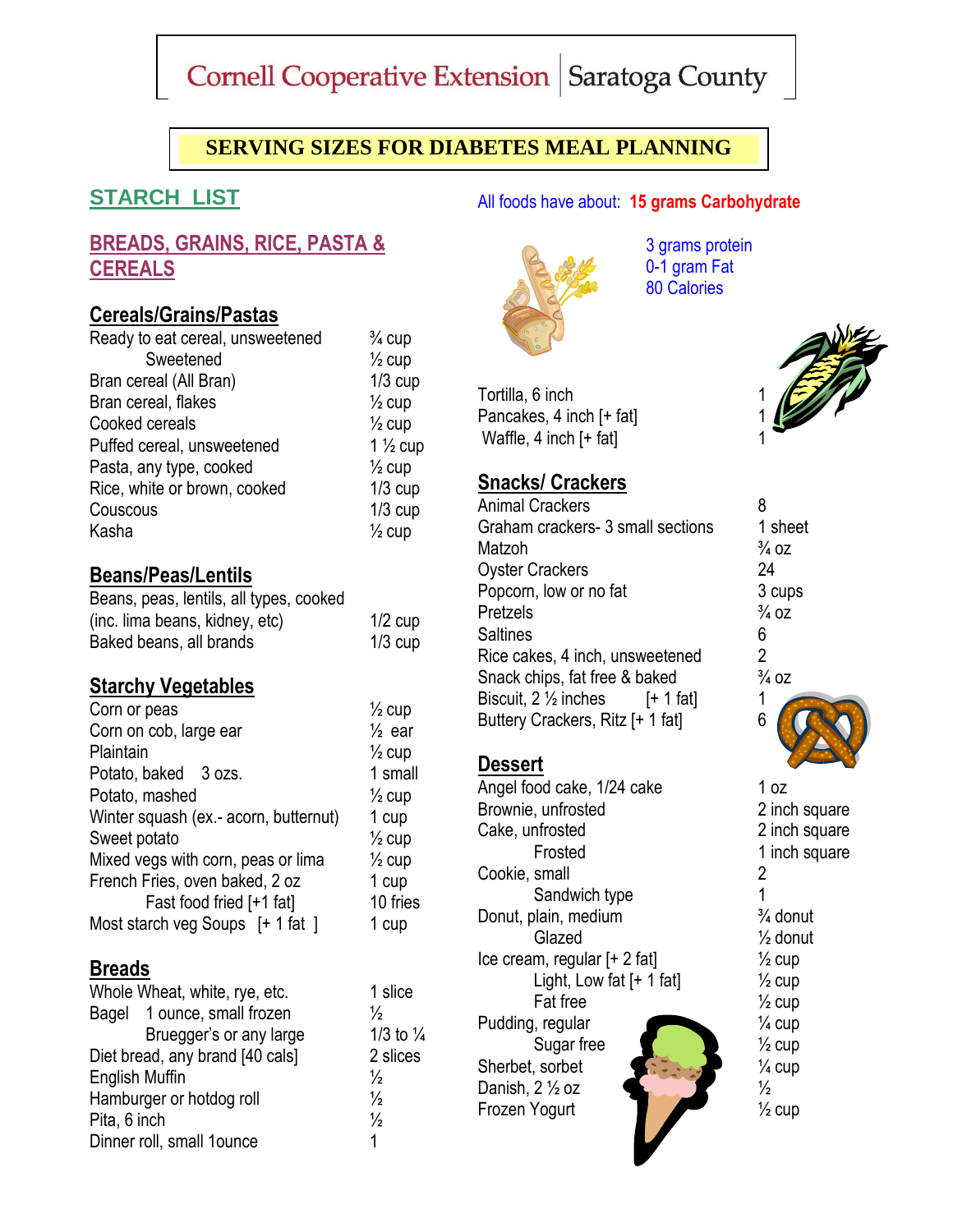# **FRUIT LIST**



All foods have about: **15 grams carbohydrates** 60 calories

## **Dried Fruit**

| All fruit listed can be fresh, frozen or canned-packed Apples<br>in juice, water or lite syrup |                     | Apricots<br>Dates, medium | 4 rings<br>7 halves<br>$2\frac{1}{2}$ |
|------------------------------------------------------------------------------------------------|---------------------|---------------------------|---------------------------------------|
| All canned fruit                                                                               | $\frac{1}{2}$ cup   | Figs                      | $1\frac{1}{2}$                        |
| Apple, fresh                                                                                   | 1 medium            | Prunes, medium            | 3                                     |
| Applesauce, unsweetened                                                                        | $\frac{1}{2}$ cup   | Raisins                   | 2 TBS.                                |
| Apricots, fresh                                                                                | 4 medium            | Cranberries               | 2 TBS.                                |
| Banana, 5 inch                                                                                 | 1                   |                           |                                       |
| Blackberries, fresh                                                                            | $\frac{3}{4}$ cup   |                           |                                       |
| Cantaloupe, small 5 inches                                                                     | $1/3$ melon         |                           |                                       |
| Cubes                                                                                          | 1 cup               |                           |                                       |
| Cherries, large, fresh                                                                         | 12                  | Juices                    |                                       |
| Figs, fresh, 2 inch                                                                            | $\overline{2}$      | Apple juice               | $\frac{1}{2}$ cup                     |
| Grapefruit, large                                                                              | $\frac{1}{2}$       | Apple cider               | $\frac{1}{2}$ cup                     |
| Canned segments                                                                                | $\frac{3}{4}$ cup   | Grapefruit                | $\frac{1}{2}$ cup                     |
| Grapes, fresh, small                                                                           | 15                  | Orange                    | $\frac{1}{2}$ cup                     |
| Honeydew melon, medium                                                                         | 1/8 melon           | Pineapple                 | $\frac{1}{2}$ cup                     |
| Cubes                                                                                          | 1 cup               | Cranberry                 | $1/3$ cup                             |
| Kiwi, large                                                                                    | 1                   | Grape                     | $1/3$ cup                             |
| Mango, fresh, small                                                                            | $\frac{1}{2}$       | Prune                     | $1/3$ cup                             |
| Nectarine, fresh 2 inch                                                                        | 1                   | Fruit Juice blends        | $1/3$ cup                             |
| Orange, fresh $2 \frac{1}{2}$ inch                                                             | 1                   | Cranberry, low calorie    | 1 cup                                 |
| Papaya, fresh                                                                                  | 1 cup               |                           |                                       |
| Peach, fresh, 2 <sup>3</sup> / <sub>4</sub> inch                                               | 1                   |                           |                                       |
| Pear, fresh, small                                                                             | 1                   |                           |                                       |
| Persimmon, medium                                                                              | $\overline{2}$      |                           |                                       |
| Pineapple, fresh                                                                               | $\frac{3}{4}$ cup   |                           |                                       |
| Plum, fresh, 2 inch                                                                            | 1                   |                           |                                       |
| Pomegranate, fresh                                                                             | $\frac{1}{2}$       |                           |                                       |
| Raspberries                                                                                    | 1 cup               |                           |                                       |
| <b>Strawberries</b>                                                                            | 1 $\frac{1}{4}$ cup |                           |                                       |
| Tangerine, fresh, 2 1/2 inch                                                                   |                     |                           |                                       |
| Watermelon, fresh, cubed                                                                       | $1\frac{1}{4}$ cup  |                           |                                       |



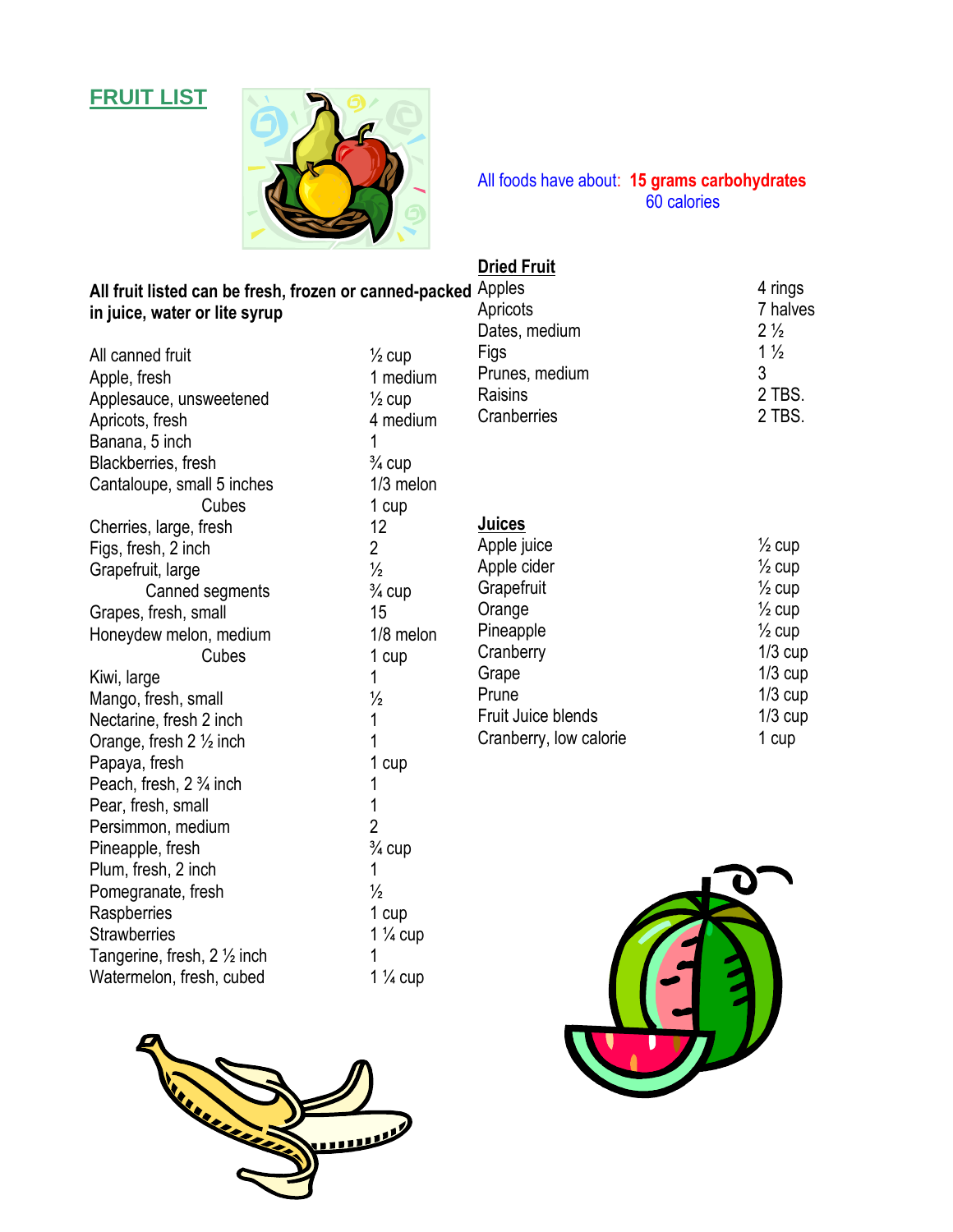**MILK LIST**



All foods have about: **12 grams carbohydrates**

8 grams protein Calories vary depending on fat

#### **Low & Fat Free Dairy**

Have about 90 calories & small amount fat per serving

| Fat free milk               | 1 cup     |
|-----------------------------|-----------|
| 1% milk                     | 1 cup     |
| <b>Buttermilk</b>           | 1 cup     |
| Dry Nonfat milk             | $1/3$ cup |
| Yogurt, plain, nonfat       | 1 cup     |
| Yogurt, nonfat artificially | 1 cup     |
| Sweetened                   |           |
| Hot cocoa, artificially     | 1 cup     |
| Sweetened                   |           |

#### **MILK COMPARISON**

| <b>FAT</b>   | <b>CALORIES</b> |
|--------------|-----------------|
| <b>Trace</b> | 90              |
| 1 gram       | 100             |
| 5 grams      | 120             |
| 8 grams      | 150             |
|              |                 |

#### **Reduced Fat Dairy**

Have about 120 calories & about 5 grams fat per serving 2% milk 1 cup<br>Yoqurt, plain, low fat 1 cup Yogurt, plain, low fat Yogurt, low fat, artificially 1 cup Sweetened

#### **High Fat Dairy**

Have about 150 calories & about 8 grams fat per serving Whole milk  $1$  cup<br>Evaporated whole milk  $\frac{1}{2}$  cup Evaporated whole milk Yogurt, plain 1 cup

Yogurt, low fat with fruit 1/2 cup & sugar sweetened (about 250 calories)